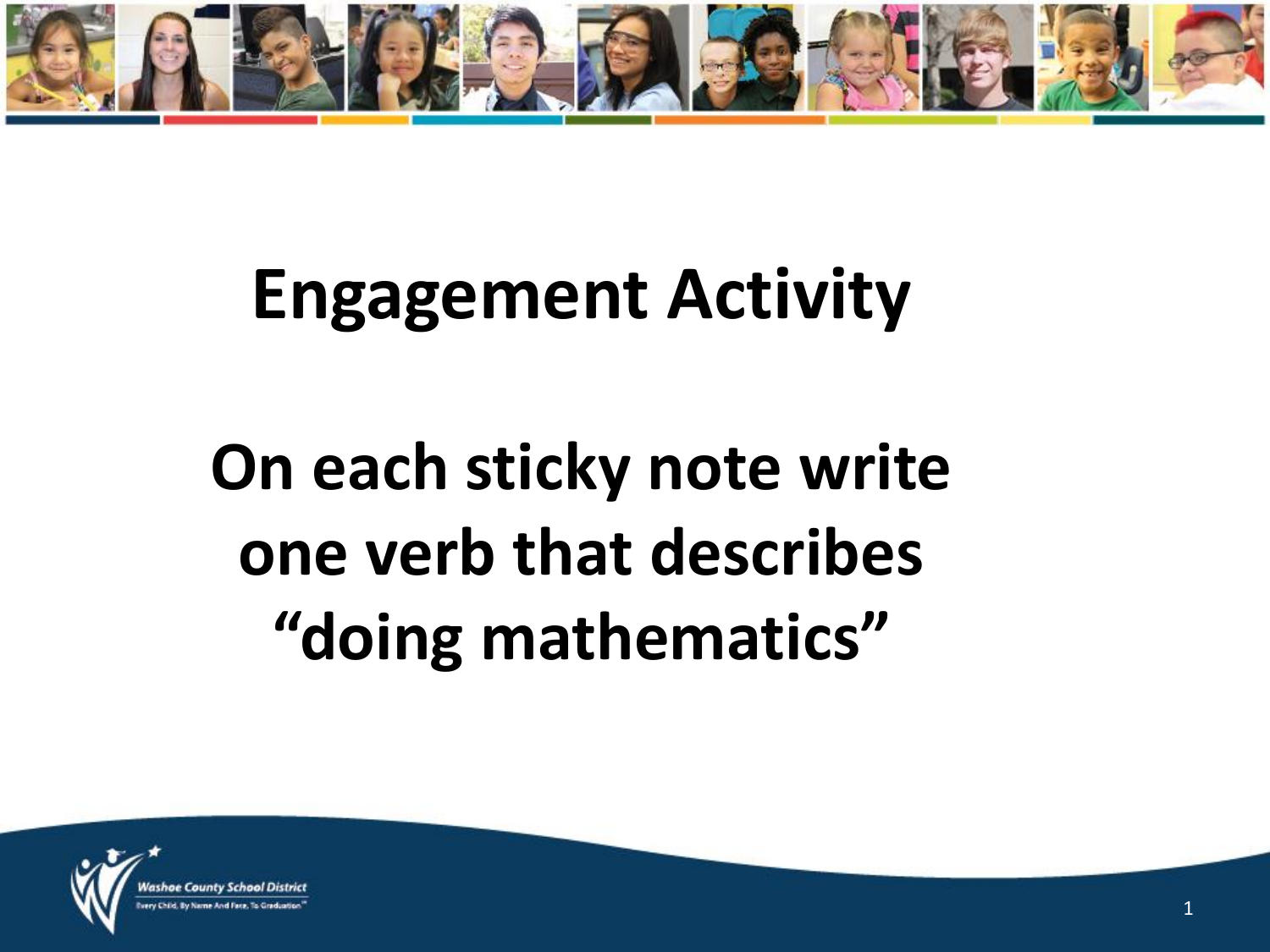

# Implementation Mathematics Common Core Module 1.1

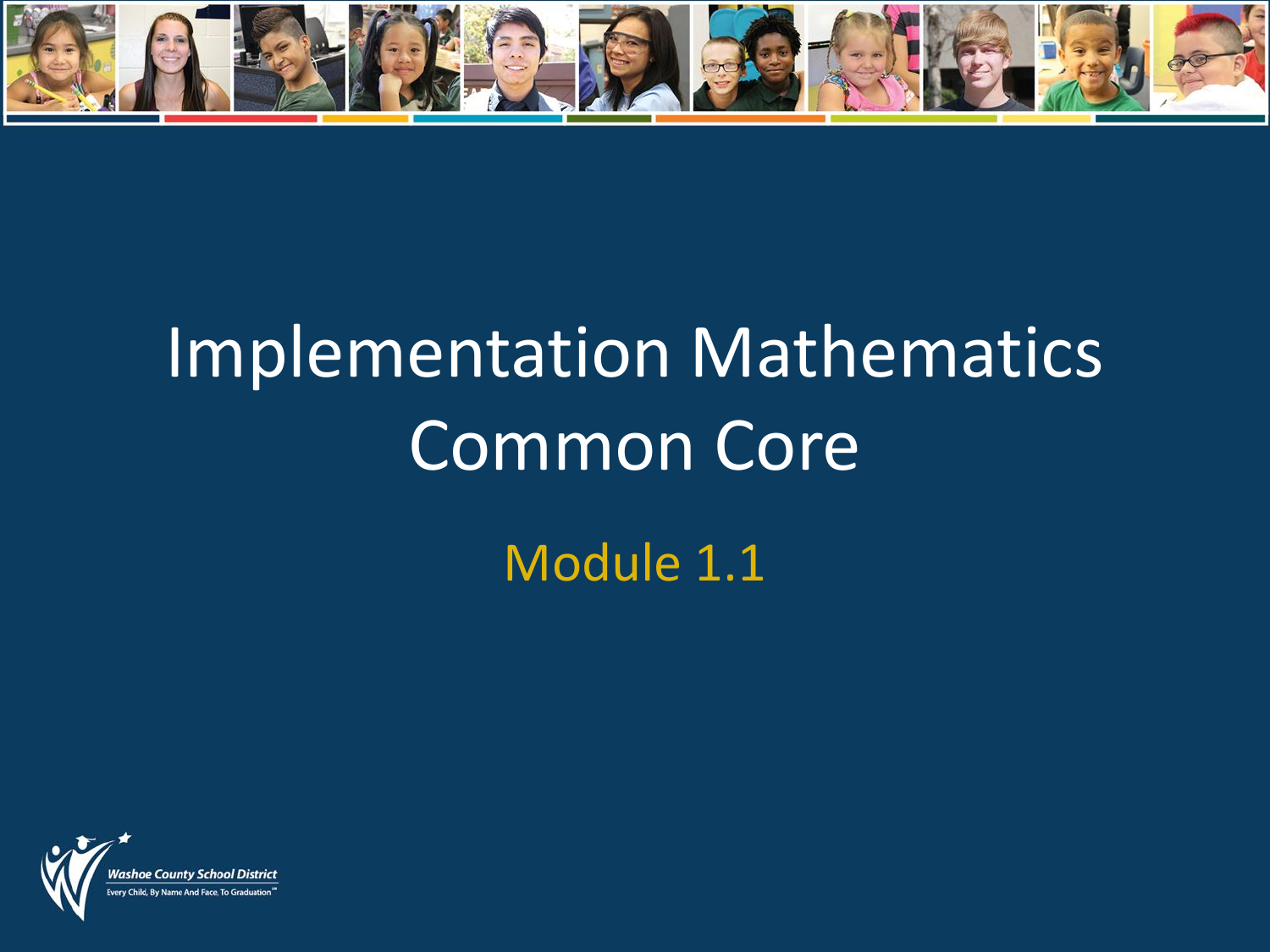



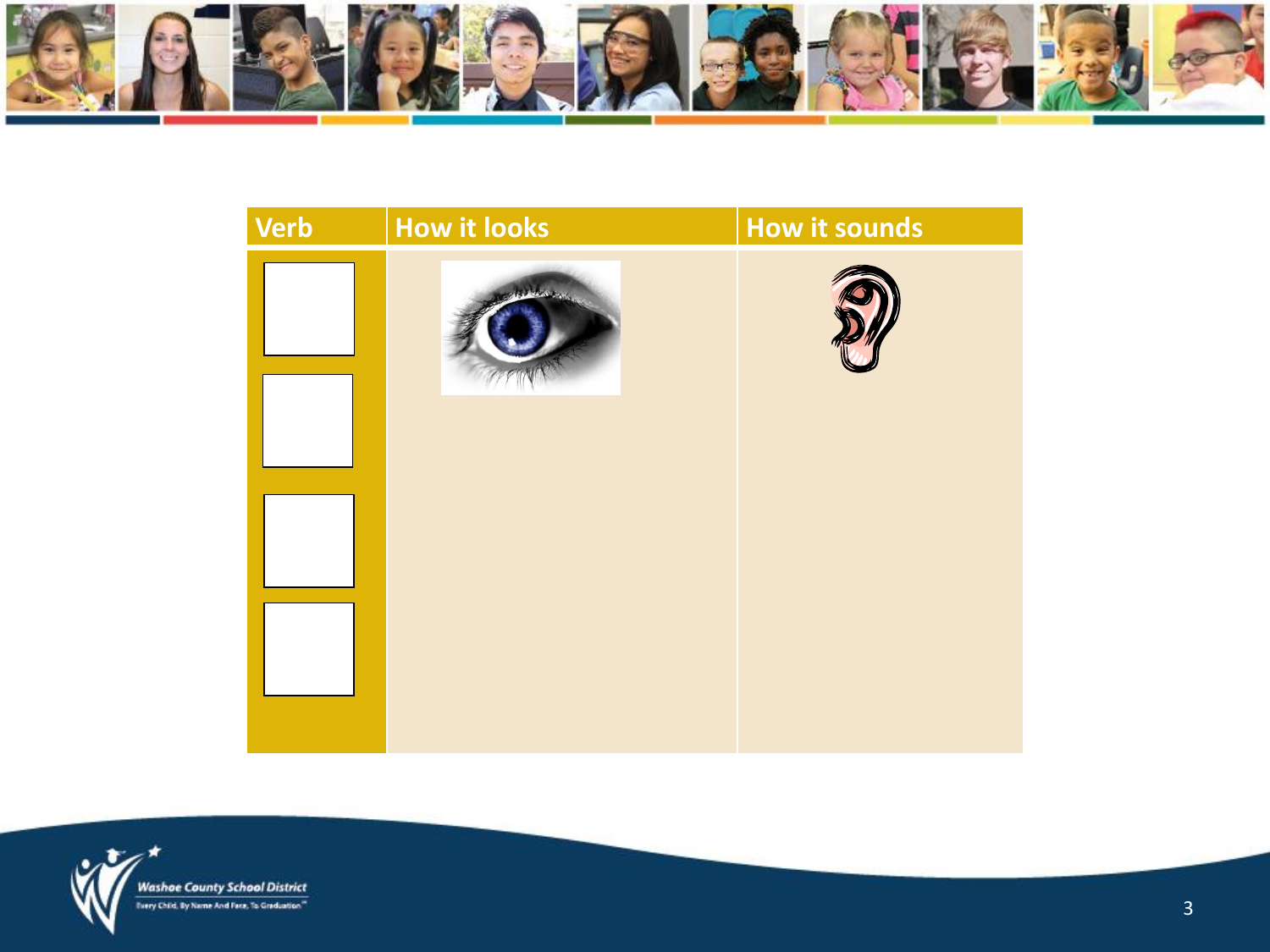

# **Essential Questions**

What strategies can we use to enhance our instruction so students learn mathematics with understanding?

What does this look and sound like?

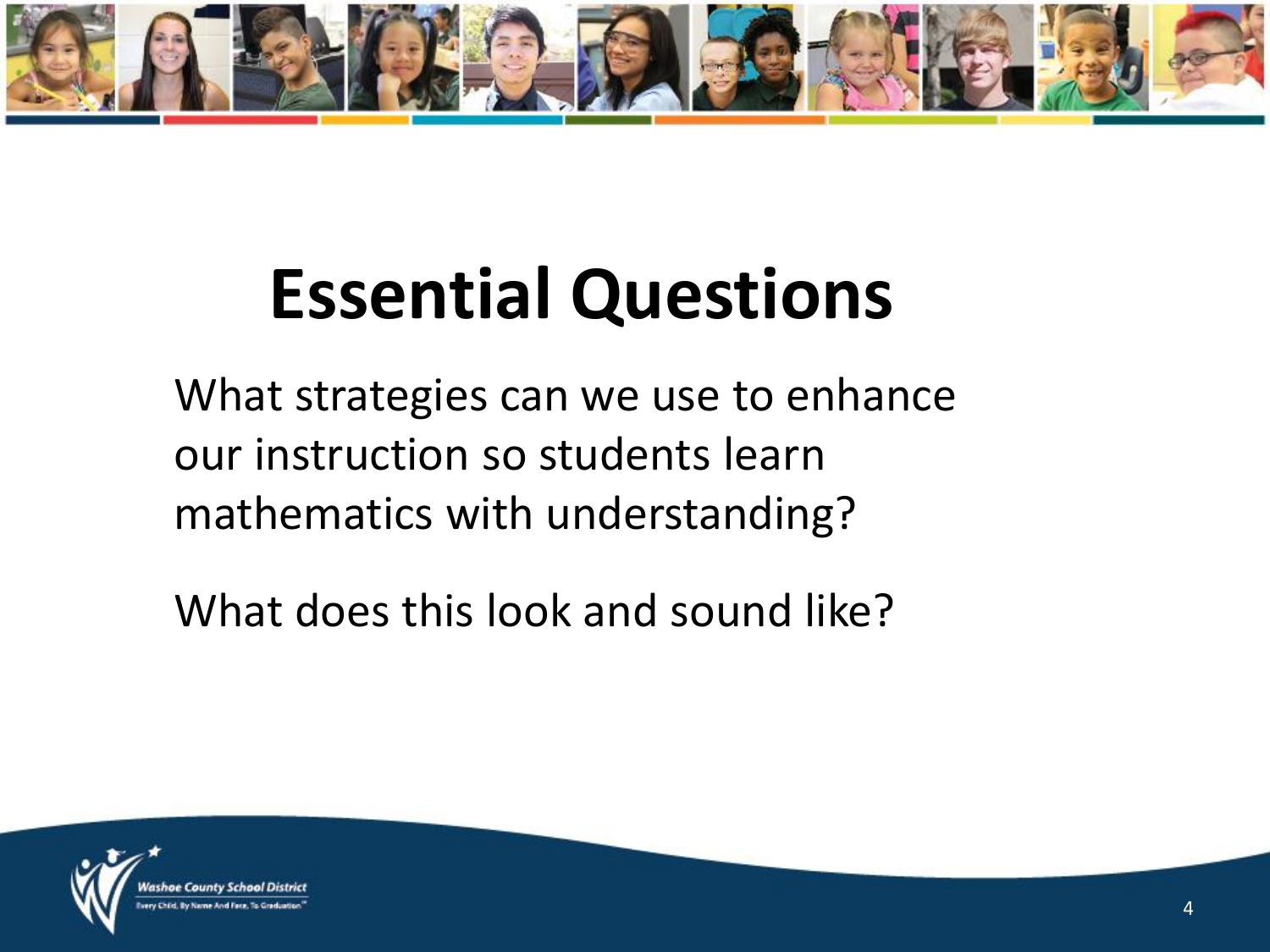

### **Instructional Practice Guides**

*Instructional Practice Guides have been developed for Mathematics (K-8 and HS). The guides are:*

• Intended to **support teachers** in **developing their practice**, and to help coaches or other instructional leaders in supporting teachers to do so.

Through:

- ‒ **Teacher self-reflection**
- ‒ **Teacher-to-teacher learning in PLCs, grade-level meetings or other collaborative structures**
- ‒ **Coaching and feedback from instructional coaches or leaders**

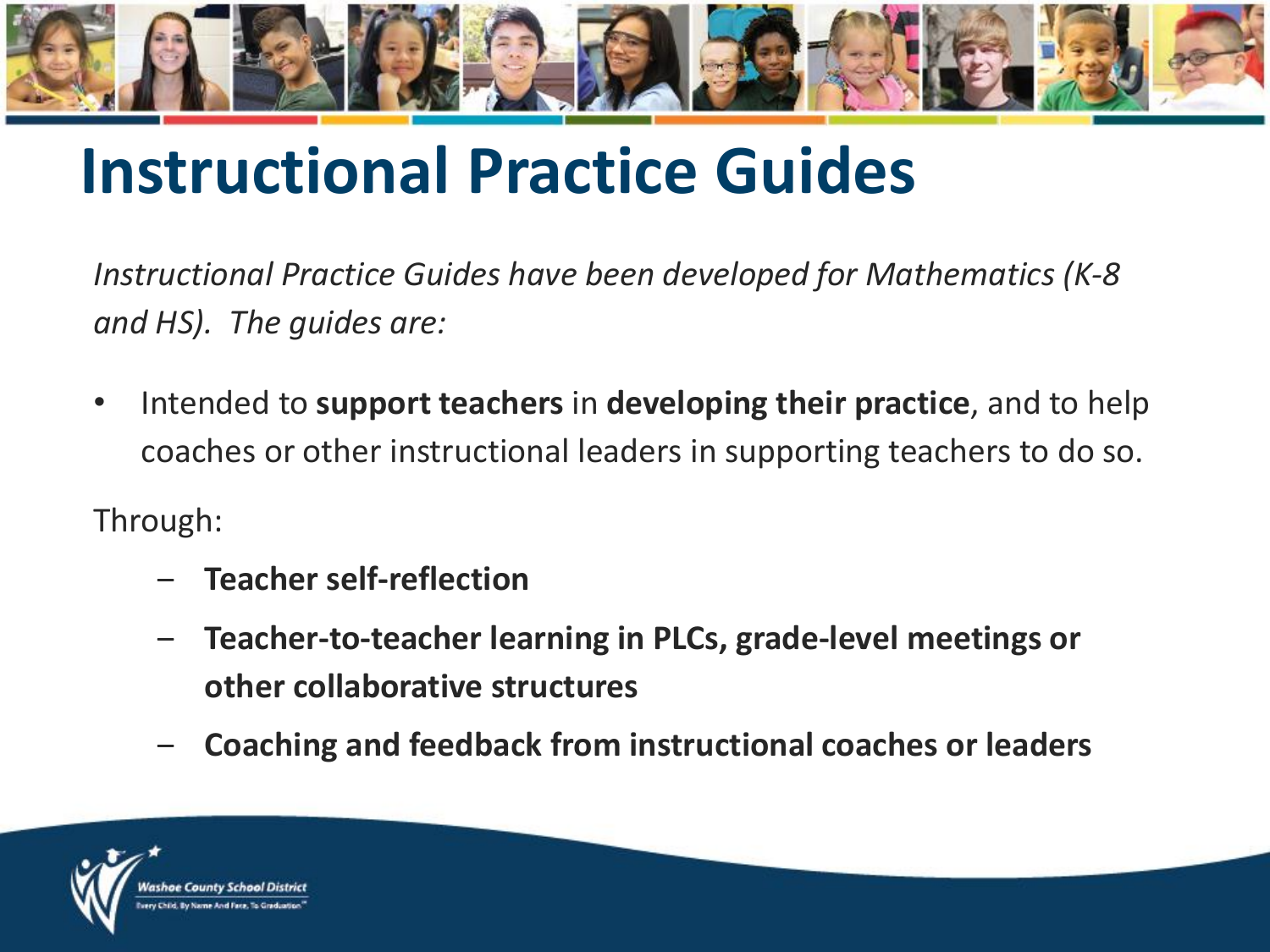

#### Core Action 3: Provide all students with opportunities to exhibit mathematical practices in connection with the content of the lesson.

| content of the lesson. <sup>2</sup>                                                                                                 |                                                                                                                                                                                    |    |                                                                                                                                                                                                                                                                                                                                                                                                                                                                                                       |                  |                  |        |  |
|-------------------------------------------------------------------------------------------------------------------------------------|------------------------------------------------------------------------------------------------------------------------------------------------------------------------------------|----|-------------------------------------------------------------------------------------------------------------------------------------------------------------------------------------------------------------------------------------------------------------------------------------------------------------------------------------------------------------------------------------------------------------------------------------------------------------------------------------------------------|------------------|------------------|--------|--|
| <b>INDICATORS</b>                                                                                                                   | <b>ILLUSTRATIVE STUDENT</b><br><b>BEHAVIOR</b> <sup>3</sup>                                                                                                                        |    | <b>EVIDENCE OBSERVED OR GATHERED<sup>4</sup></b><br>Seater<br>1 - The teacher does not provide students opportunity and very few students demonstrate this behavior.<br>2 = The teacher provides students opportunity inconsistently and few students demonstrate this behavior.<br>3 - The teacher provides students opportunity consistently and some students demonstrate this behavior.<br>4 . The teacher provides students opportunity consistently and all students demonstrate this behavior. |                  |                  |        |  |
| A. The teacher uses strategies to keep all<br>students persevering with challenging<br>problems.                                    | Even after reaching a point of frustration,<br>students persist in efforts to solve<br>challenging problems.                                                                       | 1. | $\overline{2}$                                                                                                                                                                                                                                                                                                                                                                                                                                                                                        | $\mathbf{3}$     | $\boldsymbol{A}$ | Notes: |  |
| B. The teacher establishes a classroom<br>culture in which students explain their<br>thinking.                                      | Students elaborate with a second sentence<br>(spontaneously or prompted by the teacher<br>or another student) to explain their thinking<br>and connect it to their first sentence. | 1. |                                                                                                                                                                                                                                                                                                                                                                                                                                                                                                       | $2 \overline{3}$ | 4                |        |  |
| C. The teacher orchestrates conversations<br>in which students talk about each other's<br>thinking.                                 | Students talk about and ask questions<br>about each other's thinking, in order to<br>clarify or improve their own mathematical<br>understanding.                                   | 1. | $\overline{2}$                                                                                                                                                                                                                                                                                                                                                                                                                                                                                        | $\mathbf{3}$     | $\boldsymbol{A}$ |        |  |
| D. The teacher connects students' informal<br>language to precise mathematical<br>language appropriate to their grade.              | Students use precise mathematical<br>language in their explanations and<br>discussions.                                                                                            | 1. | $\overline{2}$                                                                                                                                                                                                                                                                                                                                                                                                                                                                                        | 3                | $\boldsymbol{A}$ |        |  |
| E. The teacher has established a classroom<br>culture in which students choose and use<br>appropriate tools when solving a problem. | Students use appropriate tools strategically<br>when solving a problem.                                                                                                            | 1  | 2                                                                                                                                                                                                                                                                                                                                                                                                                                                                                                     | 3                | 4                |        |  |
| F. The teacher asks students to explain and<br>justify work and provides feedback that<br>helps students revise initial work.       | Student work includes revisions, especially<br>revised explanations and justifications.                                                                                            | 1  | $\overline{ }$                                                                                                                                                                                                                                                                                                                                                                                                                                                                                        | з                | 4                |        |  |

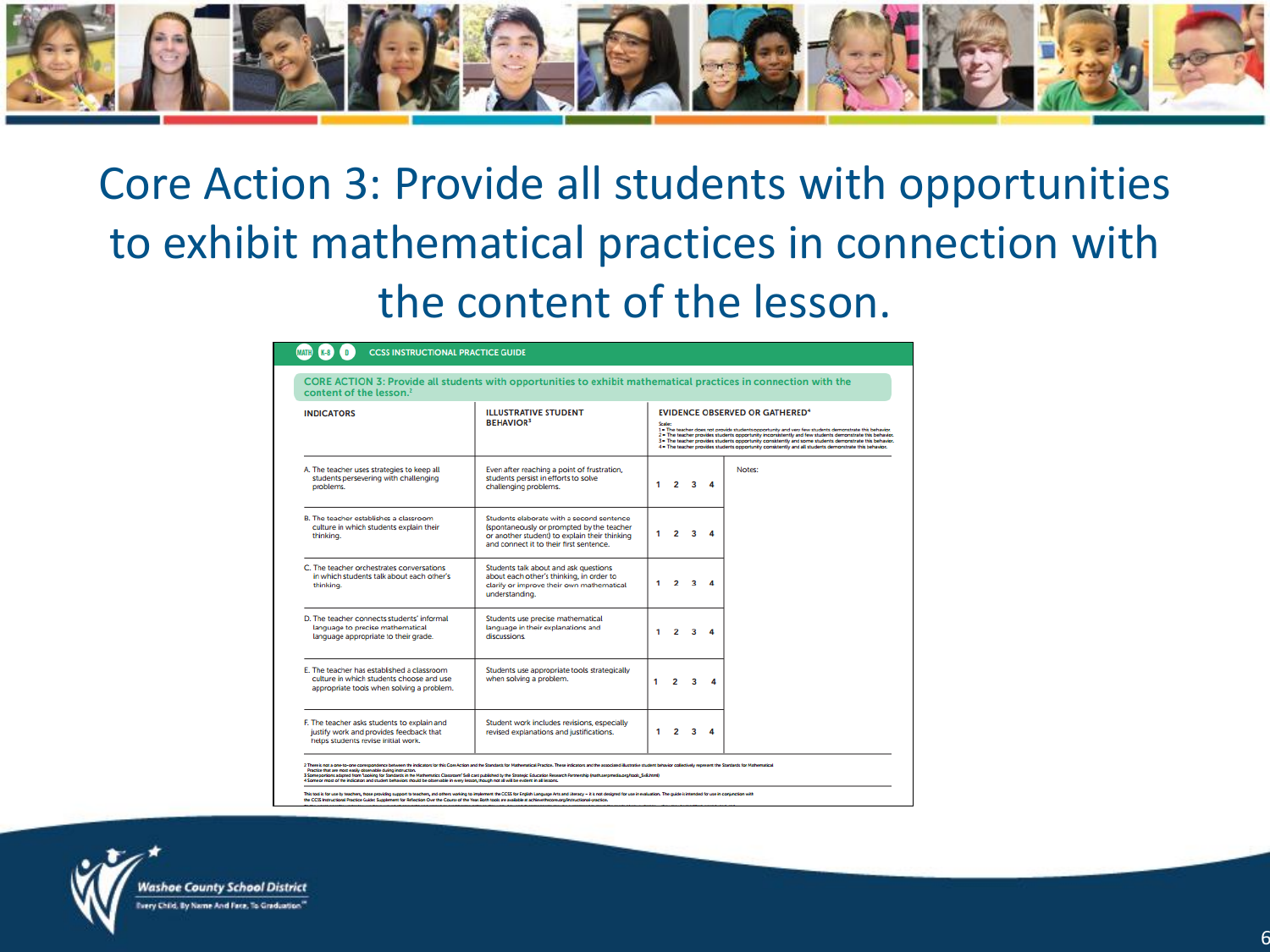CORE ACTION 3: Provide all students with opportunities to exhibit mathematical practices in connection with the content of the lesson.<sup>2</sup>

| <b>INDICATORS</b>                                                                                                                   | <b>ILLUSTRATIVE STUDENT</b><br><b>BEHAVIOR</b> <sup>3</sup>                                                                                                                        | <b>EVIDENCE OBSERVED OR GATHERED<sup>4</sup></b><br>Scale:<br>1 - The teacher does not provide students opportunity and very few students demonstrate this behavior.<br>2 . The teacher provides students opportunity inconsistently and few students demonstrate this behavior.<br>3 = The teacher provides students opportunity consistently and some students demonstrate this behavior.<br>4 . The teacher provides students opportunity consistently and all students demonstrate this behavior. |                |   |   |        |  |
|-------------------------------------------------------------------------------------------------------------------------------------|------------------------------------------------------------------------------------------------------------------------------------------------------------------------------------|-------------------------------------------------------------------------------------------------------------------------------------------------------------------------------------------------------------------------------------------------------------------------------------------------------------------------------------------------------------------------------------------------------------------------------------------------------------------------------------------------------|----------------|---|---|--------|--|
| A. The teacher uses strategies to keep all<br>students persevering with challenging<br>problems.                                    | Even after reaching a point of frustration,<br>students persist in efforts to solve<br>challenging problems.                                                                       |                                                                                                                                                                                                                                                                                                                                                                                                                                                                                                       | 2              | 3 | 4 | Notes: |  |
| B. The teacher establishes a classroom<br>culture in which students explain their<br>thinking.                                      | Students elaborate with a second sentence<br>(spontaneously or prompted by the teacher<br>or another student) to explain their thinking<br>and connect it to their first sentence. | 1.                                                                                                                                                                                                                                                                                                                                                                                                                                                                                                    | 2              | 3 |   |        |  |
| C. The teacher orchestrates conversations<br>in which students talk about each other's<br>thinking.                                 | Students talk about and ask questions<br>about each other's thinking, in order to<br>clarify or improve their own mathematical<br>understanding.                                   |                                                                                                                                                                                                                                                                                                                                                                                                                                                                                                       | 2              | з |   |        |  |
| D. The teacher connects students' informal<br>language to precise mathematical<br>language appropriate to their grade.              | Students use precise mathematical<br>language in their explanations and<br>discussions.                                                                                            |                                                                                                                                                                                                                                                                                                                                                                                                                                                                                                       | $\overline{2}$ | 3 | 4 |        |  |
| E. The teacher has established a classroom<br>culture in which students choose and use<br>appropriate tools when solving a problem. | Students use appropriate tools strategically<br>when solving a problem.                                                                                                            | 1                                                                                                                                                                                                                                                                                                                                                                                                                                                                                                     | 2              | з | 4 |        |  |
| F. The teacher asks students to explain and<br>justify work and provides feedback that<br>helps students revise initial work.       | Student work includes revisions, especially<br>revised explanations and justifications.                                                                                            | 1.                                                                                                                                                                                                                                                                                                                                                                                                                                                                                                    | 2              | 3 |   |        |  |

2 There is not a one-to-one correspondence between the indicators for this Core Action and the Standards for Mathematical Practice. These indicators and the associated illustrative student behavior collectively represent t Practice that are most easily observable during instruction.

3 Some portions adapted from 'Looking for Standards in the Mathematics Classroom' Sell card published by the Strategic Education Research Partnership (math.serpmedia.org/tools\_Sv&Jttml)

4 Some or most of the indicators and student behaviors should be observable in every lesson, though not all will be evident in all lessons.

This tool is for use by teachers, those providing support to teachers, and others working to implement the CCSS for English Language Arts and Liberacy - it is not designed for use in evaluation. The guide is intended for u the CCSS Instructional Practice Guide: Supplement for Reflection Over the Course of the Year. Both tools are available at achievethecore.org/instructional-practice.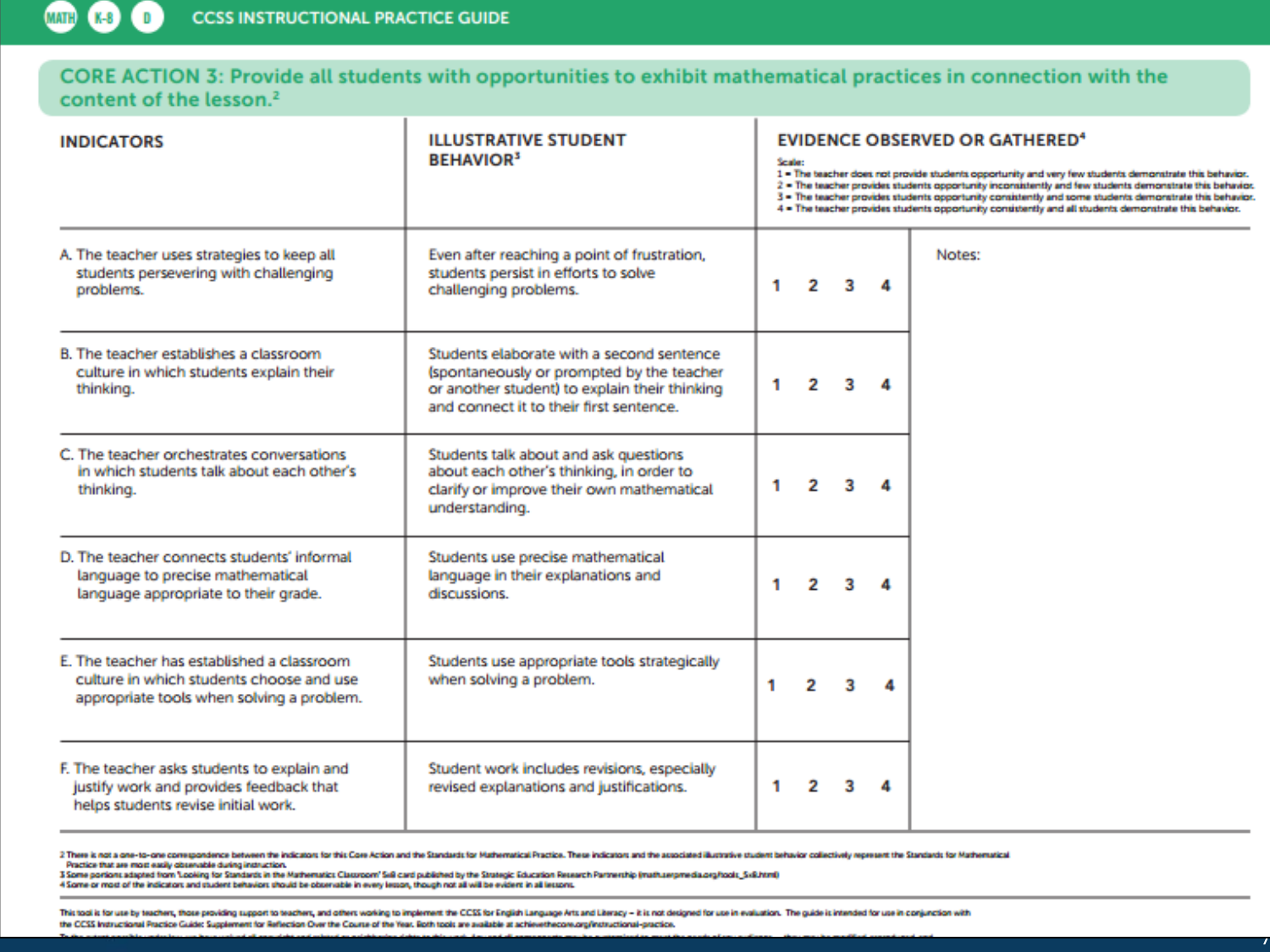

### Guiding Questions

• What do you notice about what students need to do?

• What is the theme?

• What are the teacher actions?

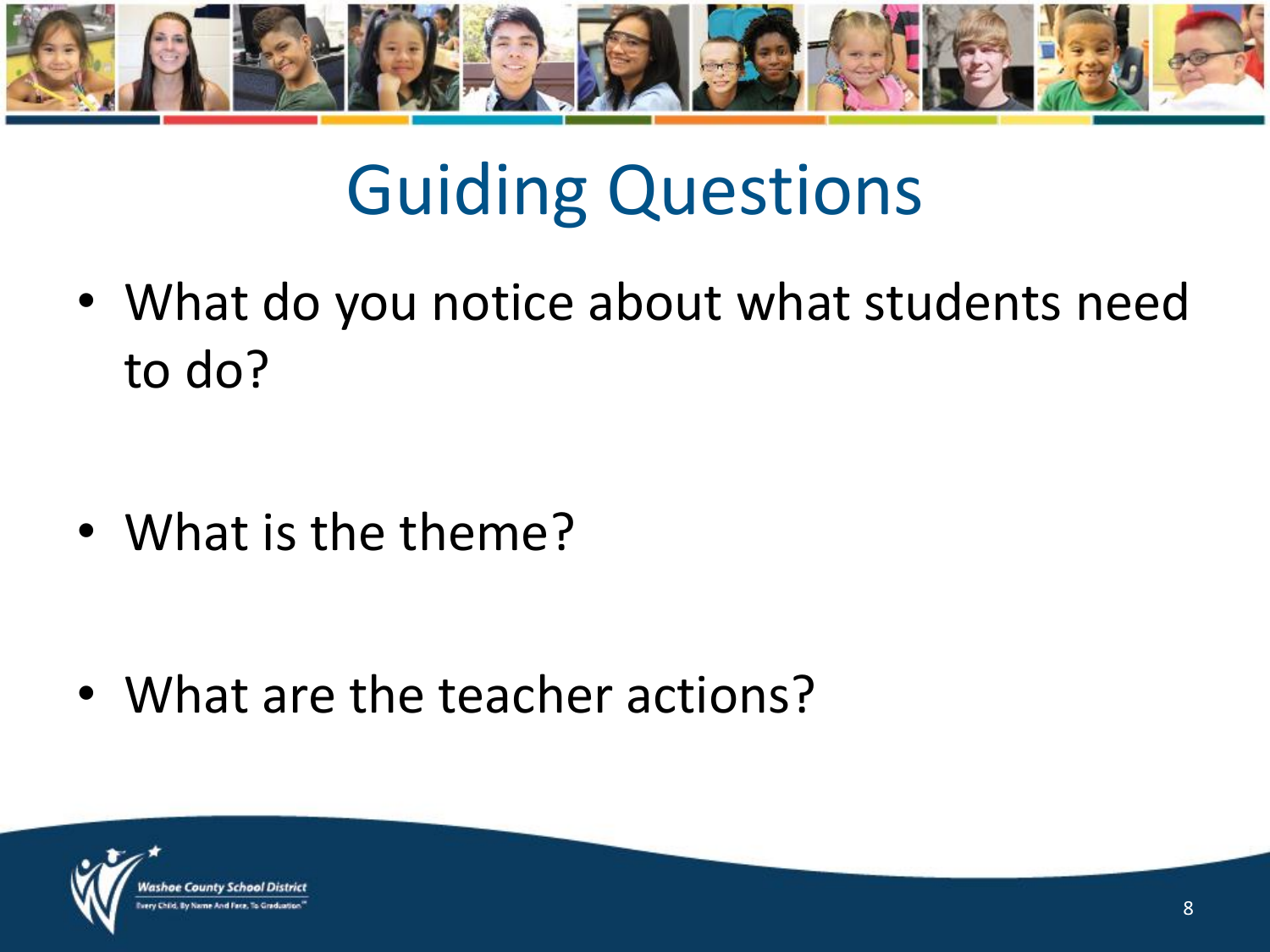

### **Instructional Practice Guides**

*Instructional Practice Guides have been developed for Mathematics (K-8 and HS). The guides are:*

• Intended to **support teachers** in **developing their practice**, and to help coaches or other instructional leaders in supporting teachers to do so.

Through:

- ‒ **Teacher self-reflection**
- ‒ **Teacher-to-teacher learning in PLCs, grade-level meetings or other collaborative structures**
- ‒ **Coaching and feedback from instructional coaches or leaders**

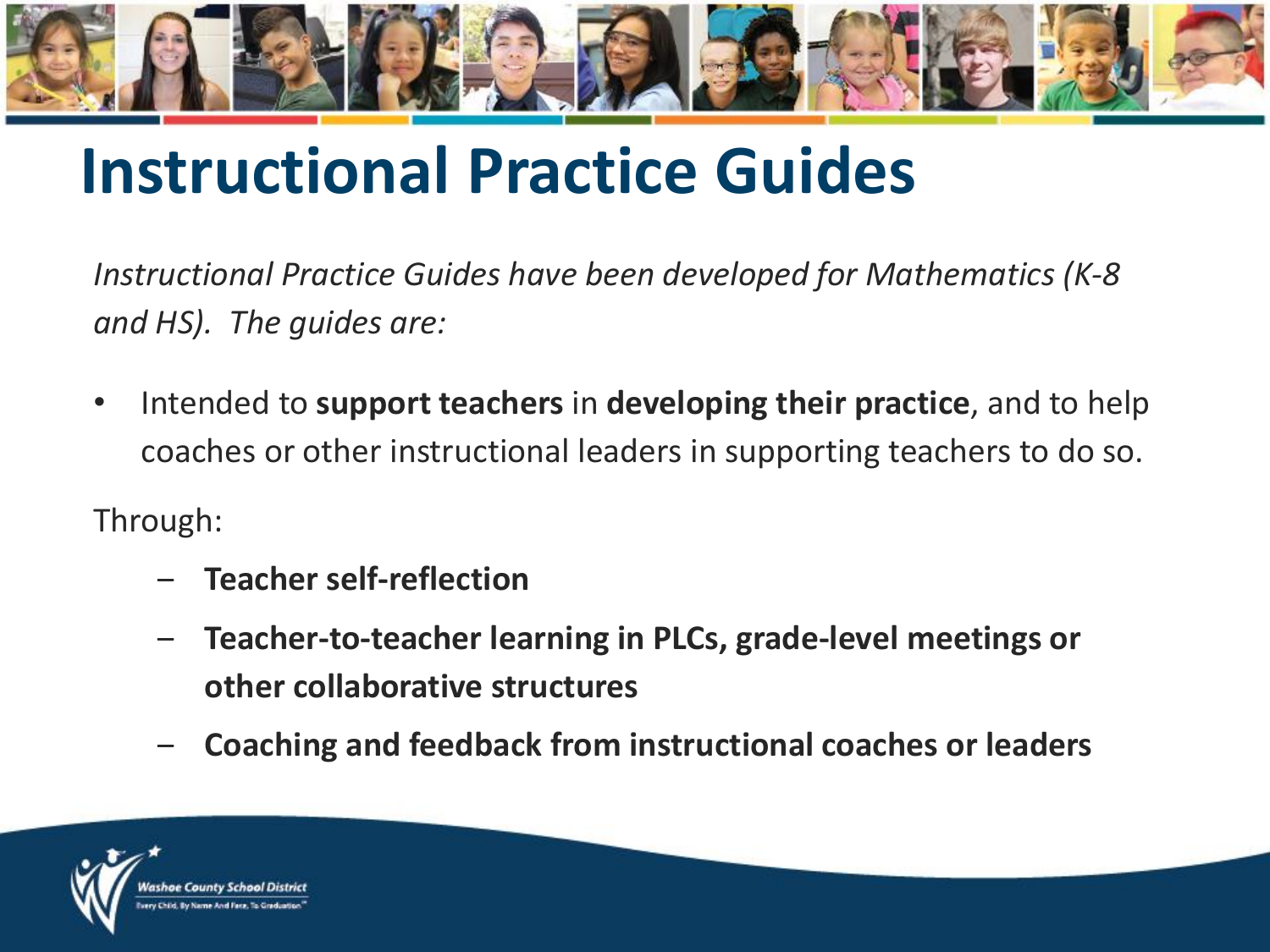

### Norms for Viewing Records of Practice

- Assume that there are many things you don't know about students, and the shared history of the teacher and students in the video.
- Assume good intent and expertise on the part of the teacher.
- Keep focused on your observations about what student are getting out of the talk and interaction.
- Keep focused on how the classroom discourse is serving the mathematical goals of the lesson.

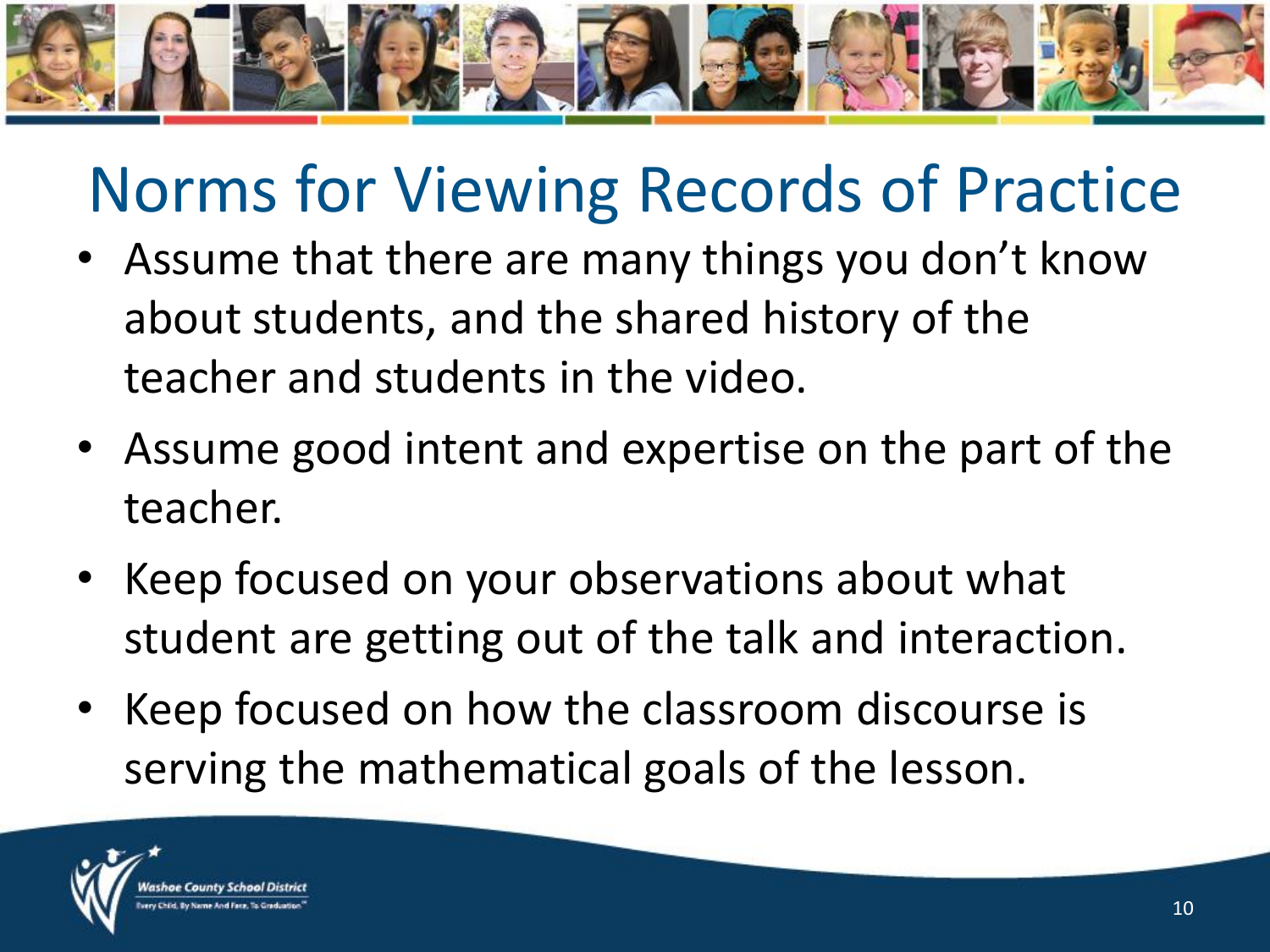

## **Video**

- What evidence do you observe that supports this indicator?
- If you did not observe evidence, what type of evidence may support it this indicator?

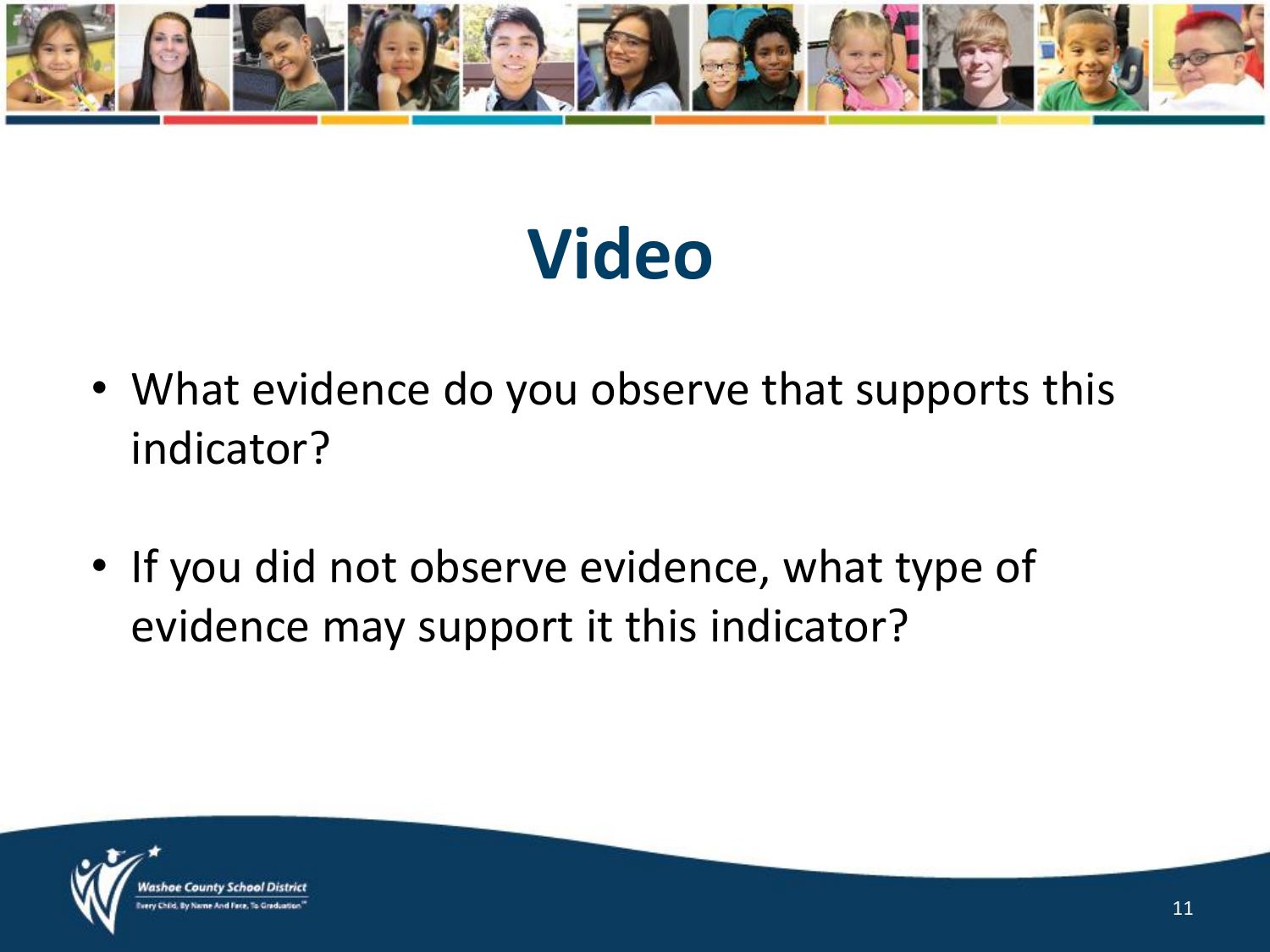

### **Stop and Jot**

#### Consider the indicators in Core Action 3

#### What do you do to assist students in clarifying their own thinking?

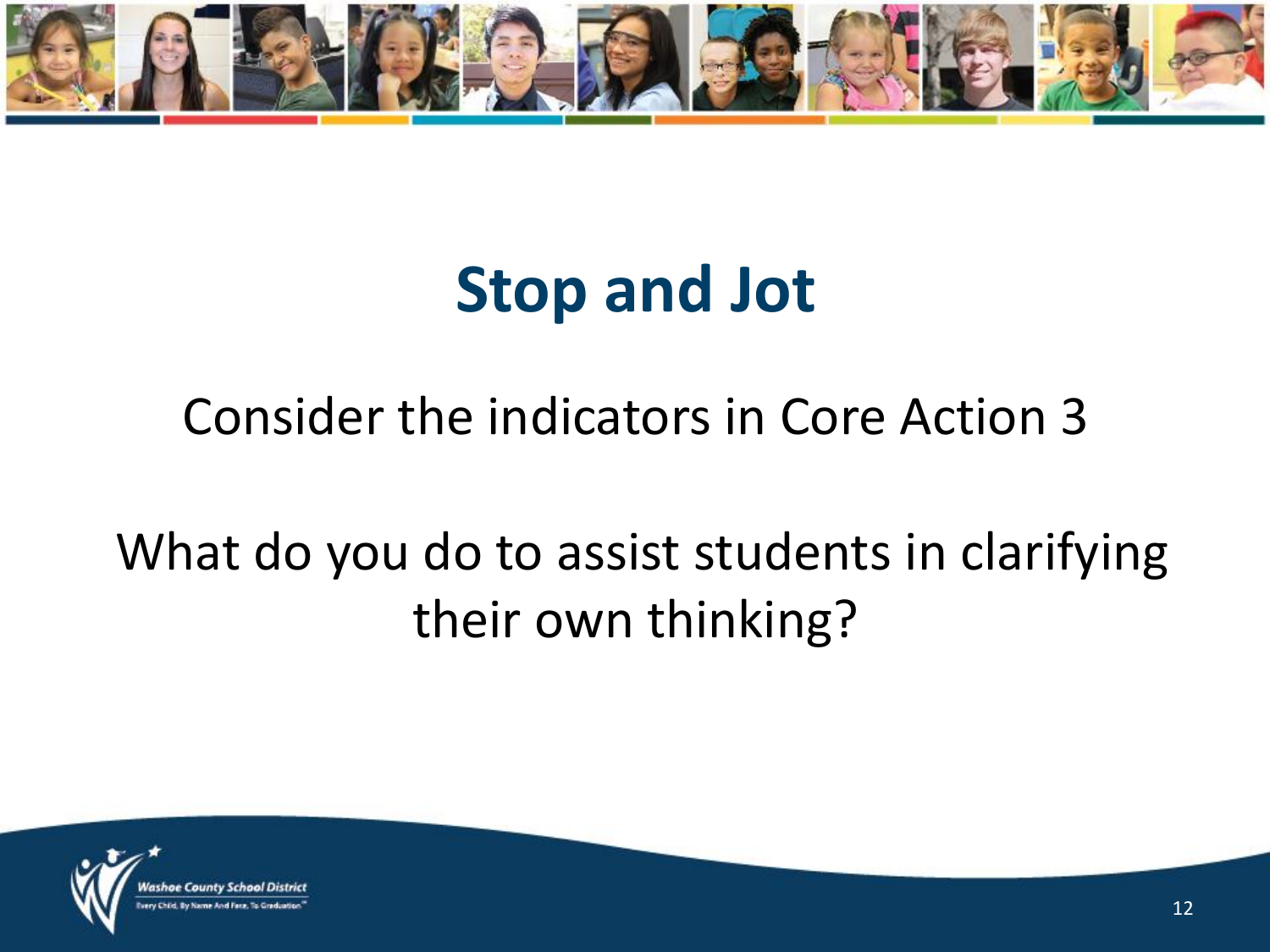

### **Talk Moves**

Turn and Talk Revoicing Say More Wait Time Stop and Jot

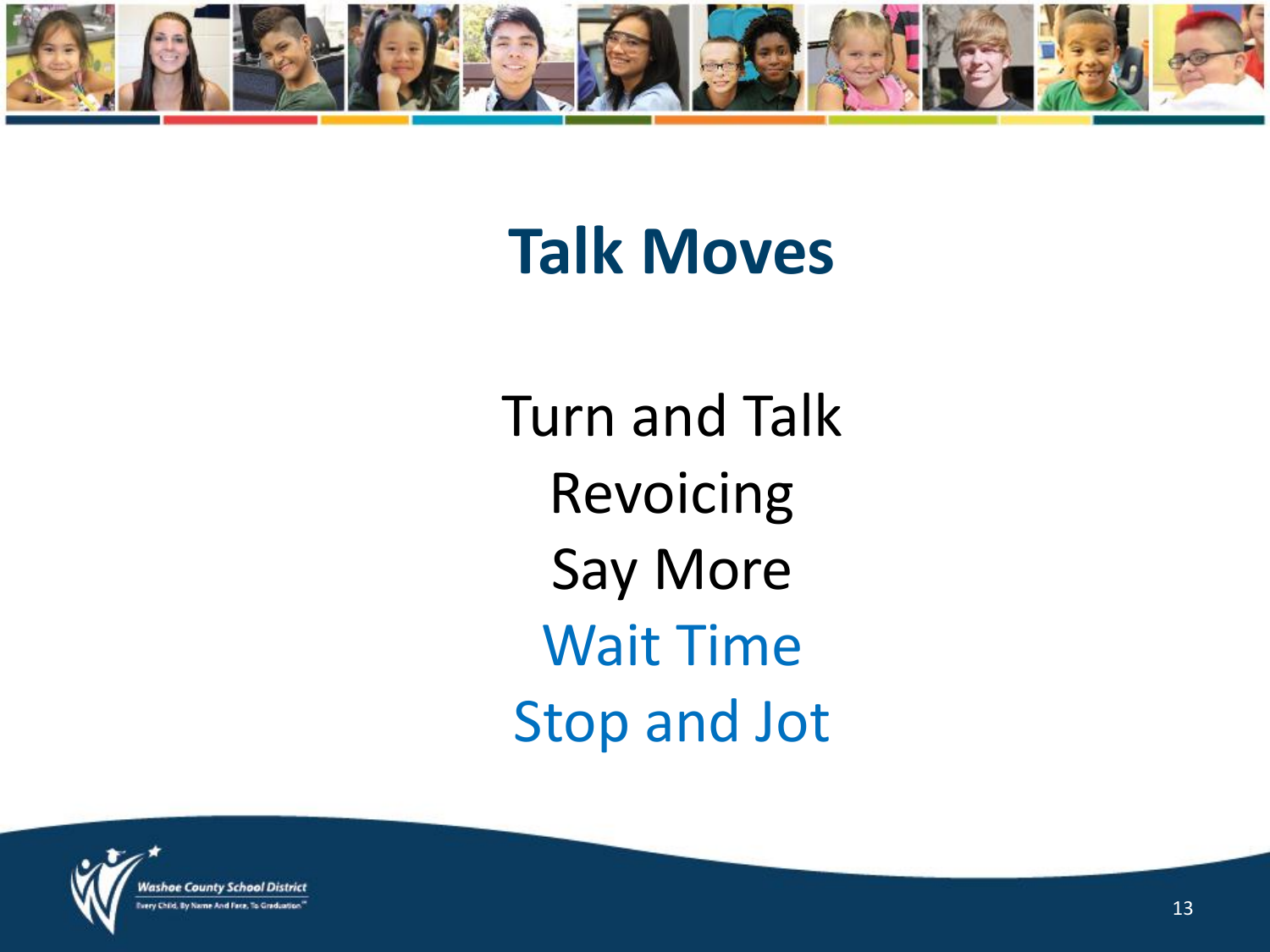

### **Closing**

- Add at least two ideas to your matrix to extend the groups thinking/reasoning.
- Is there anything that you posted earlier that you are questioning or wondering about?
- Put a question mark by any ideas you are now wondering about.

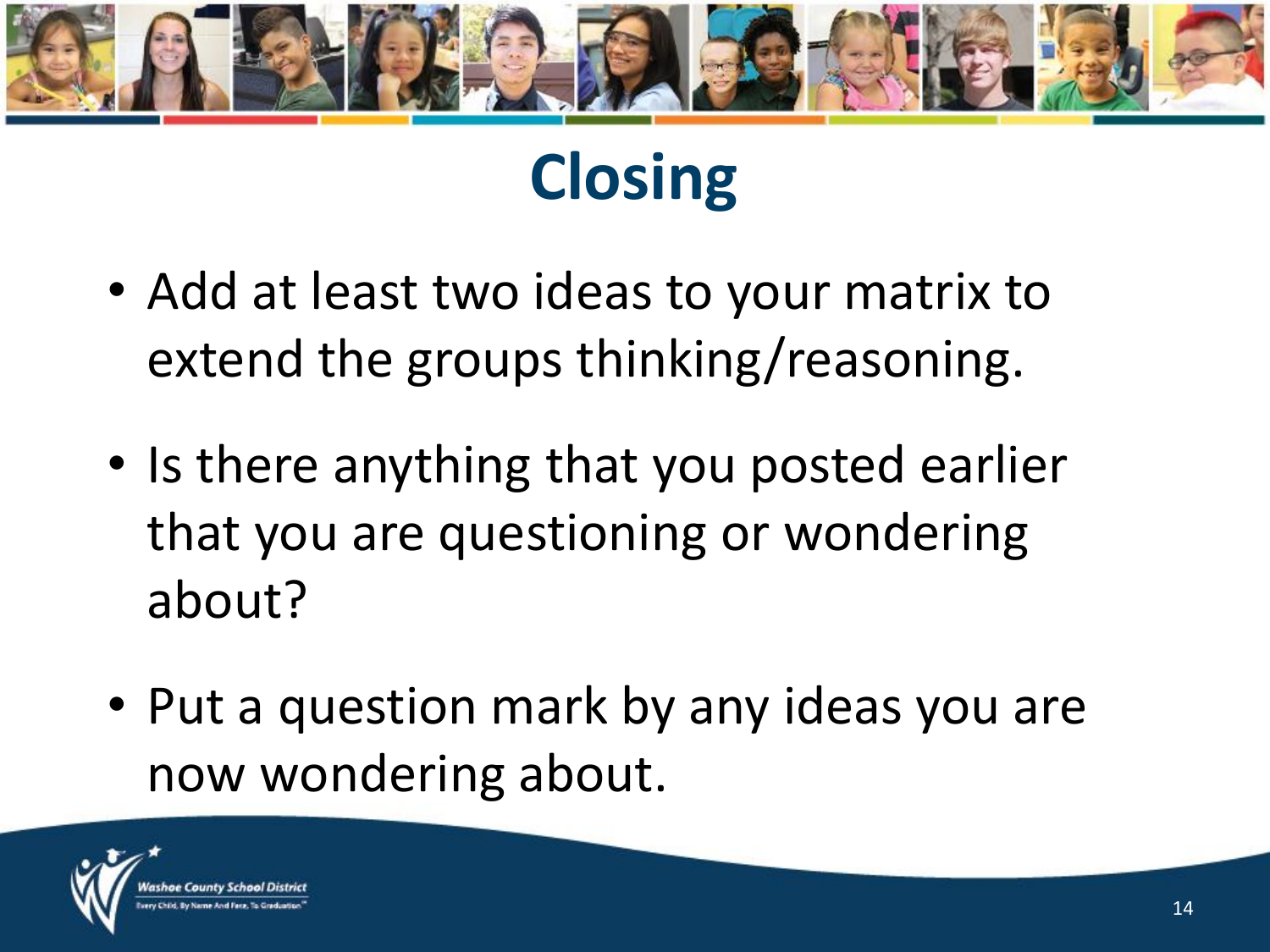

"The National Council of Teachers of Mathematics (NCTM) has encouraged teachers to use classroom discourse in math classes, to support both students' ability to *reason mathematically* and their ability to *communicate that reasoning*. When teachers commit themselves to *teaching for understanding*, classroom discourse and discussion are key elements of the overall picture."

- Classroom Discussions: Seeing Math Discourse in Action, Grades K-6. Reproducible 1.1A